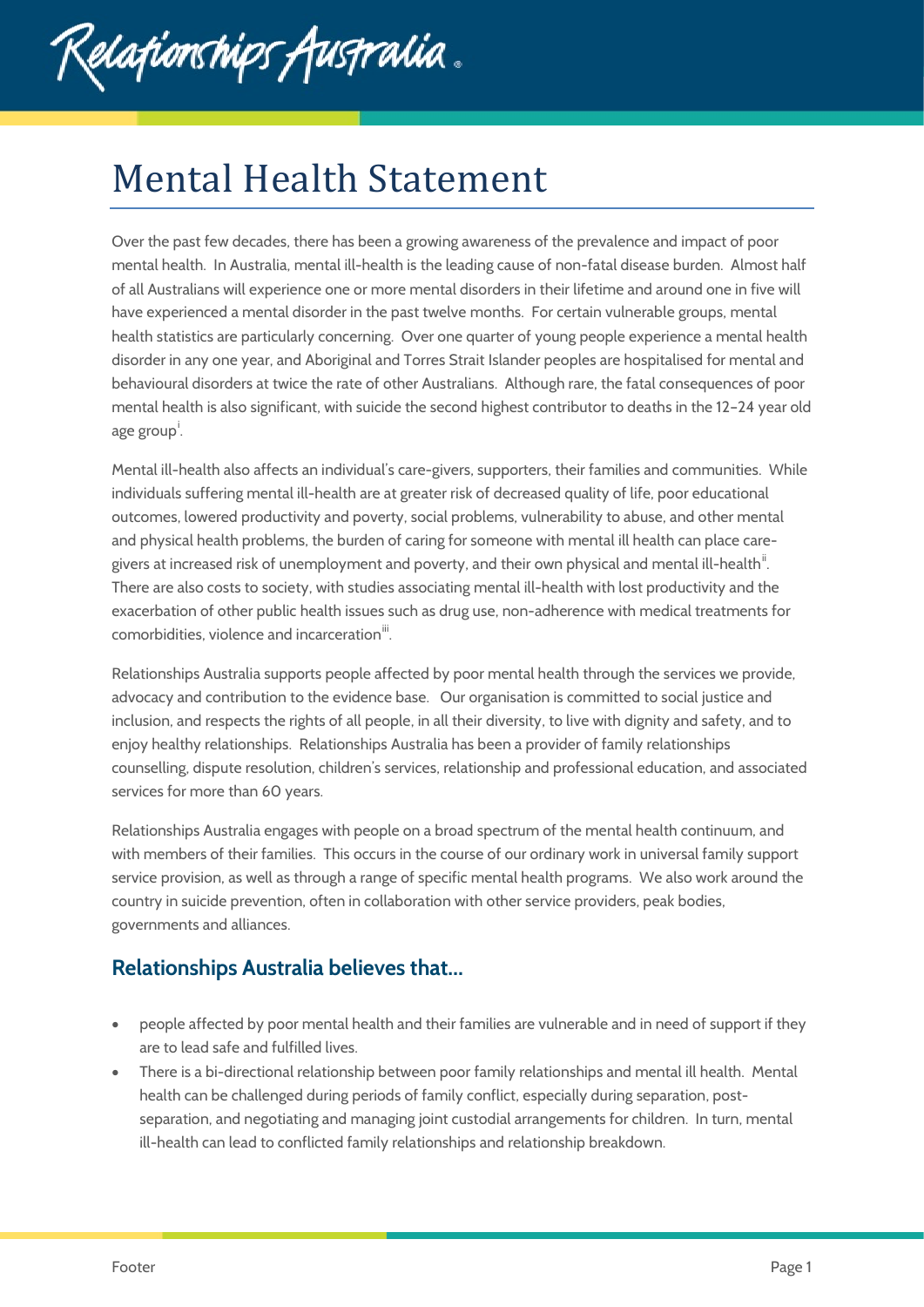- the community sector plays a vital role in prevention and early intervention work in the area of mental health. We believe that while there is clearly a place for medical models of mental health intervention and treatment, there is also real and unmet need for community models of mental health. General counselling and community mental health models should sit alongside, and collaborate with, medical models and provide early intervention pathways and choice for clients seeking to access mental health services.
- collaboration within and across the non-government and government health and community services sectors is essential to delivering a spectrum of prevention,early intervention and tertiary intervention programs with men, women, young people and children. Many people experiencing mental health problems are also dealing with insecure housing, employment, gambling, drug and alcohol problems, family violence, relationship and financial issues.
- long-term, ongoing financial and practical assistance needs to be available for those experiencing chronic mental illness, and this includes support for their family members.
- governments and service providers need to consult across sectors and work with consumer, advocacy and self-help groups in order to provide a broad range of effective mental health services.

## **Relationships Australia supports…**

- a whole of government approach to mental health, as set out in the Fourth National Mental Health Plan.
- the implementation of priority areas for action identified in the Fourth National Mental Health Plan.
- collaborative government-community sector sharing of evidence, resources and skills to develop effective programs to build mental health resilience in the community and to support people living with poor mental health.
- prevention and early intervention approaches to mental well-being, including the provision of services to children and young people.
- greater community understanding of, and efforts to, de-stigmatise mental illness through community education programs.
- building literacy around mental health. This helps clients and the community to understand mental health problems and illness, and assists people to navigate the mental health and allied mental health systems to find appropriate services and support.
- a 'no wrong door' integrated support system that ensures those in need of assistance do not fall between the gaps and do not have to repeat their story to each service provider with whom they have contact.
- targeted, well-resourced interventions for identified at-risk groups, including: Aboriginal and Torres Strait Islander people; lesbian, gay, bisexual, transgender and intersex people; humanitarian entrants; people with a dual-diagnosis of mental health and drug/alcohol issues; people who have experienced family and domestic violence; people experiencing homelessness; women in the peri-natal period; people in prison; and children, Including young carers, of parents with a mental illness.
- Mental Health Australia, Beyondblue, Headspace, Children of Parents with a Mental Illness (COPMI) and Child and Adolescent Mental Health Services (CAMHS), Suicide Prevention Australia and similar organisations in their efforts to educate and support the community and individuals about mental health.